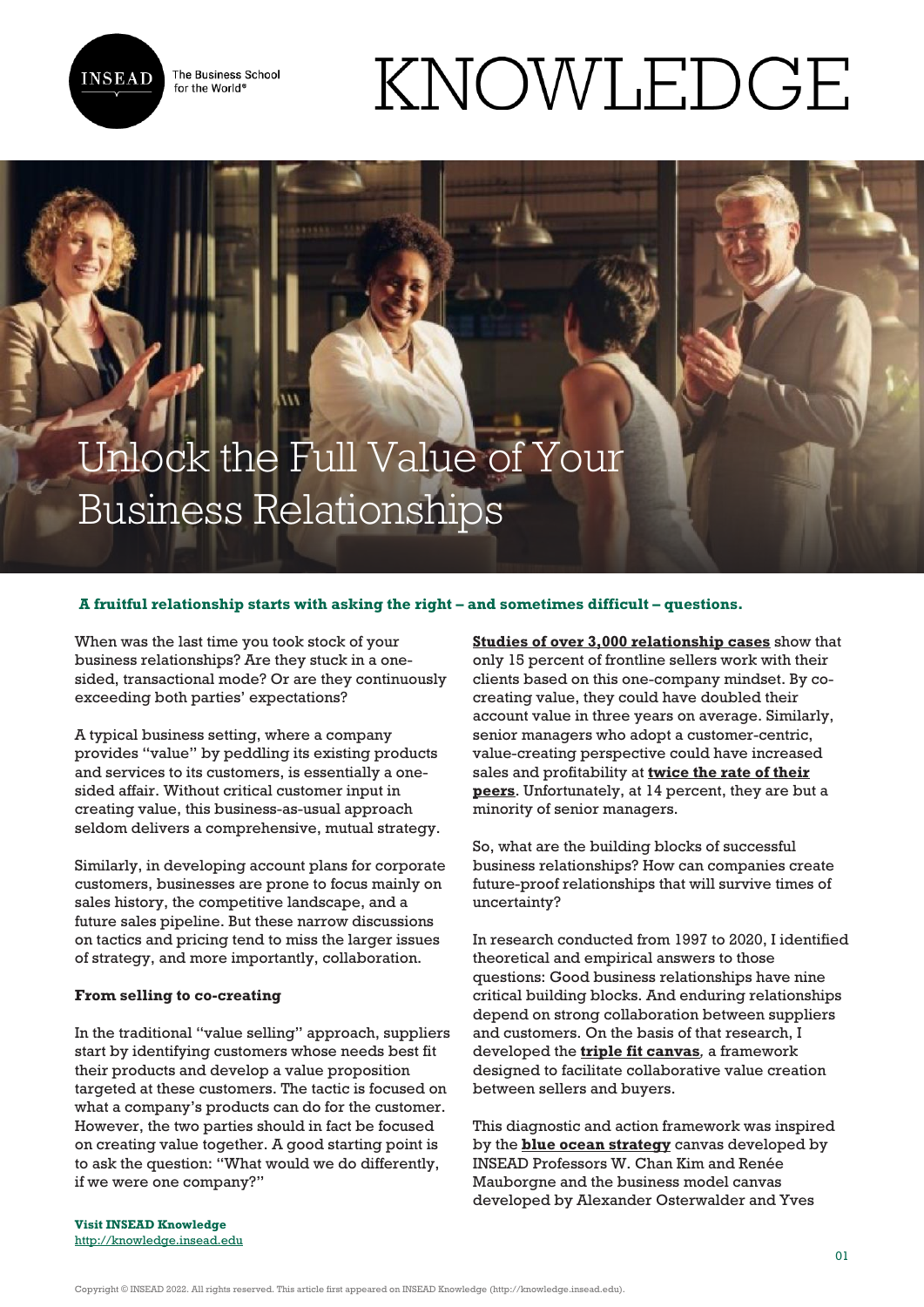Pigneur. By extending a limited, product-centric view to a broader, customer-centric perspective, it shifts the focus from selling existing products and services to helping create new opportunities for mutual growth.

# **It all starts with a conversation**

High-performing business relationships start with broader conversations about how to help clients create value, instead of trying to fit existing products into an existing strategy. These conversations involve "What can we do to improve the relationship?" or "What are our combined strengths and weaknesses?" Using this framework, I have worked with companies such as Maersk, Konica Minolta, and Thermo Fisher Scientific, who have benefitted from this approach.

When health, nutrition and bioscience company DSM discussed areas for value creation and collaboration hurdles with its dairy producing customer, it aligned with the customer's mission to become the leader of an all-natural organic product. As a result, DSM doubled the value of the dairy producer's pilot programme and improved its client revenue by nearly  $E1$  million in less than a year.

In the case of telecommunications company Vodafone, a triple fit analysis with a major bank to identify value deficits revealed the need to prepare the bank's technology for the future of mobile banking. This led to the development of a game plan, which resulted in Vodafone's business with the bank increasing by 11 percent annually over the next three years and an increase of its opportunity pipeline by 30 percent.

Apart from deepening existing relationships, the framework can also open opportunities for potential relationships, as Schindler Group, a manufacturer of escalators, walkways and elevators, did. Productive conversations between Schindler and its prospective customer, a multinational construction, property and infrastructure company, led to costsaving initiatives, improved product quality and increased safety levels. In two years, the infrastructure company saved more than US\$16 million. As a result, not only was Schindler awarded a large portion of its business, it was also granted full visibility into its customer's ten-year project pipeline.

#### **Building blocks of the triple fit canvas**

The triple fit canvas is a business framework designed to facilitate collaborative value creation between sellers and buyers. Triple fit takes a holistic view and prioritises value creation across three collaboration fit levels: planning fit, execution fit and resources fit. In essence, there are nine key

**Visit INSEAD Knowledge** <http://knowledge.insead.edu> components across these three fit levels (see figure 1).

| Planning  | <b>Strategies</b> | <b>Relationships</b> | Communication  |
|-----------|-------------------|----------------------|----------------|
| Execution | <b>Solutions</b>  | <b>Processes</b>     | <b>Systems</b> |
| Resources | People            | <b>Structures</b>    | Knowledge      |

First, planning comprises three building blocks: strategies, relationships and communication. It involves the alignment of a company's strategic direction with the customer's and developing a joint three-year vision. At this stage, building and maintaining multilevel contacts can promote stable relationships and facilitate communication of relevant information to customers for effective decision making.

Next, effective execution of the joint strategy requires mastery in three building blocks: solutions, processes and systems. It involves the development of solutions and services that create value for customers, efficient execution of processes along the value chain, as well as the implementation of systems for IT, finance and legal support.

Finally, the resources fit consist of people, structures and knowledge*.* Suppliers need the necessary resources to support customers, including customercentric advisers, a customer-centric organisational structure and a dynamic learning environment to generate new business.

Evonik Industries, a German specialty-chemicals group, used an early version of the triple fit canvas in 2006 to integrate the perspectives of its 300 biggest customers into product development and its go-to-market strategy. The joint value creation initiative involved innovation workshops with customers to determine what such integration would look like for each customer, translating those insights into tailor-made three-year-growth roadmaps and validation of the plans by customers.

A better understanding of each party's capabilities and ways to complement each other paved the way to Evonik signing a €150-million deal with one of its largest automotive customers six months later. The process also helped Evonik to weather the 2008 financial crisis better than its competitors did.

### **Five steps to unleash the power of co-creation**

**In practice, performing a triple fit process involves five steps.** 

Copyright © INSEAD 2022. All rights reserved. This article first appeared on INSEAD Knowledge (http://knowledge.insead.edu).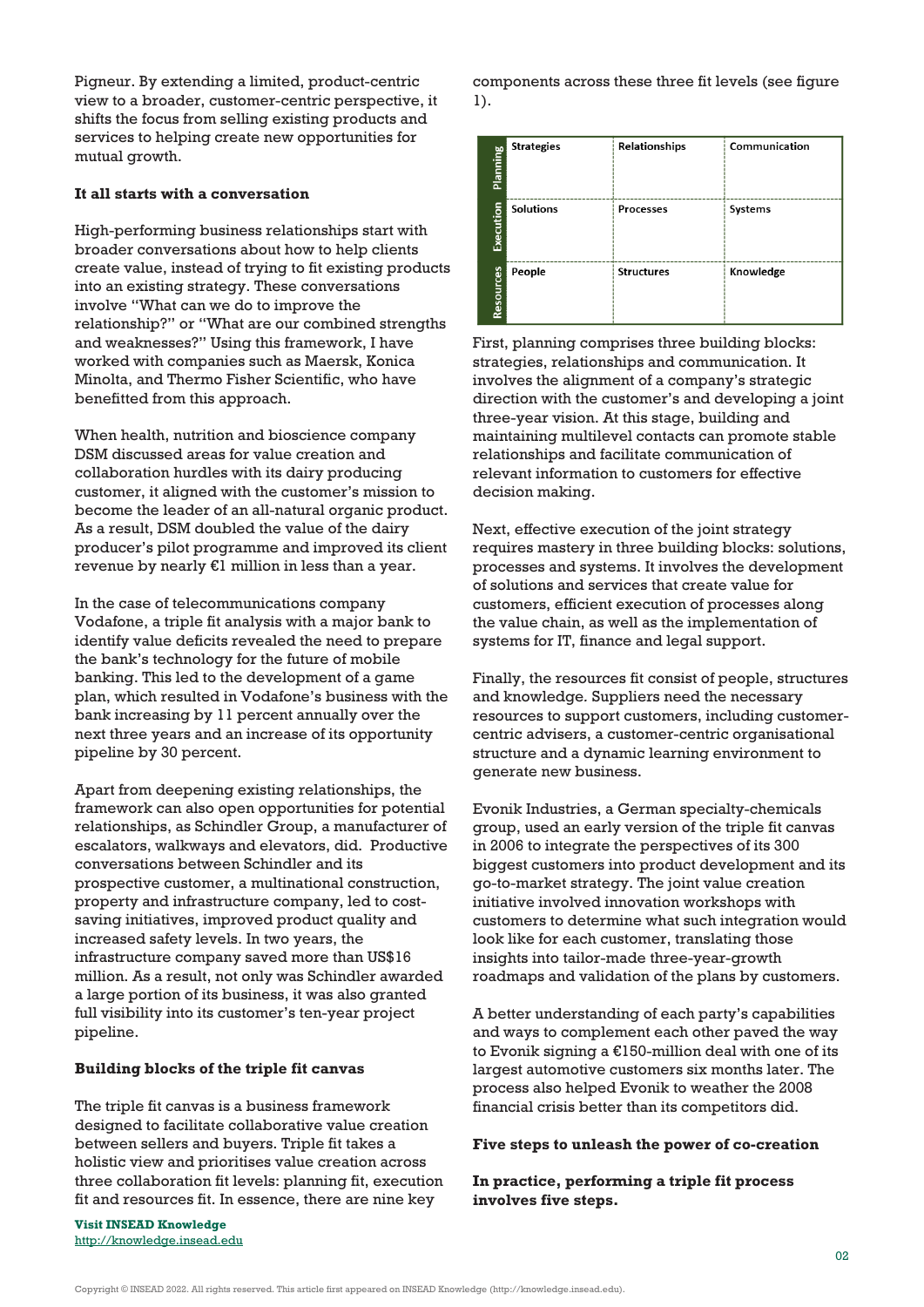#### Step 1: The relationship maturity check

First, determine how well your company collaborates and communicates with its customers by rating ten statements about its relationship with each customer. Rate each of these statements about your company from your customer's perspective, on a scale of 1 (disagree completely) to 5 (agree completely)*.*

- 1. Overall, we rate our relationship with (your company) as
- 2. (Your company) uses a mutually-agreedupon collaboration strategy with us
- 3. (Your company) maintains strong contacts, from the operational to the executive level, with us
- 4. (Your company) communicates in an open, fair and forward-looking way with us
- 5. (Your company) develops unique offerings and value propositions for us
- 6. (Your company) aligns processes effectively and efficiently along our value chain
- 7. (Your company) does business with us using compatible IT, finance and legal systems
- 8. (Your company) assigns people with the ability to act as trusted advisers for us
- 9. (Your company) provides cross-functional organisational and support structures for us
- 10. (Your company) uses its knowledge to cocreate new, profitable business for us

To overcome self-reporting bias, involve your customers to rate the statements as well. Sharing your findings with customers not only serves to validate your assessment, but will also lead to aligned priorities and strategies.

# Step 2: Identify areas for improvement

Based on the relationship maturity check, identify strengths that led to a high rating or weaknesses that prevented one. In areas where rating is low, ask why (up to five times) to identify the root cause, with the help of your customers.

# Step 3: Develop viable solutions

With the results from step 2, explore ideas to boost value and mitigate risk. Start by asking what needs to be done to improve (or maintain) the situation, without jumping to conclusions (or actions) too quickly. Start by mapping the range of reasonable options, prioritise and select the most promising ideas, and validate their plausibility with the support of relevant stakeholders.

Step 4: Distinguish between long- and short-term actions

Then, group value-creation ideas into quick-win

**Visit INSEAD Knowledge** <http://knowledge.insead.edu>

actions in the form of 90-day projects and longerterm initiatives of up to three years. To garner stakeholder support, describe exactly how each action will be executed and deliver value, including a robust estimate of investment and return.

Step 5: Get your stakeholders onboard

Finally, consolidate and summarise your triple-fit findings and pitch the central message to stakeholders. Efforts should be put into aligning product-minded salespeople to shift to big-picture thinking and collaborative value creation. At the management level, persuade senior leaders to adopt your central message, provide funding for your initiatives and accept both the benefits and risks.

# **Look for value in the right places**

While insights from historical customer data are important, they can hardly unlock innovation like cocreation with customers can. As the previous examples have shown, developing a joint valuecreation strategy with customers does not only help companies to identify where they have struggled, but also helps to identify opportunities for future innovation and growth.

When Maersk tried to win over the Gap account from its competitor, it conducted a triple fit process with Gap. As part of the analysis, a closer study of Gap's cash flow revealed opportunities for savings by reducing Gap's inventory, discounting obsolete clothing lines and shortening lead times, while increasing Gap's speed to market. As a result, they developed initiatives that unlocked significant value and reduced Gap's logistics costs by more than US\$25 million during the pilot phase. Within two years, Maersk increased its revenue and profitability by 300 percent.

Ultimately, results show that working with customers based on the mindset of "what if we were one company?" is the surer path to unlocking new sources of value. When revisited quarterly, the triple fit canvas not only helps companies to align their activities, it also helps them to keep the momentum and creates a significant difference to competitor approaches by moving beyond a product-focus to the full range of value creation.

# *This is an adaptation of an article published in the [Harvard Business Review](https://hbr.org/2022/05/stop-selling-start-collaborating).*

# *[Christoph Senn](https://www.insead.edu/faculty-research/faculty/christoph-senn) is an Adjunct Professor of Marketing at INSEAD and Co-Director of the [INSEAD Marketing](https://www.insead.edu/centres/marketing-and-sales-excellence) [& Sales Excellence Initiative](https://www.insead.edu/centres/marketing-and-sales-excellence).*

To contribute to a broader understanding of value drivers per industry, INSEAD has recently launched

Copyright © INSEAD 2022. All rights reserved. This article first appeared on INSEAD Knowledge (http://knowledge.insead.edu).